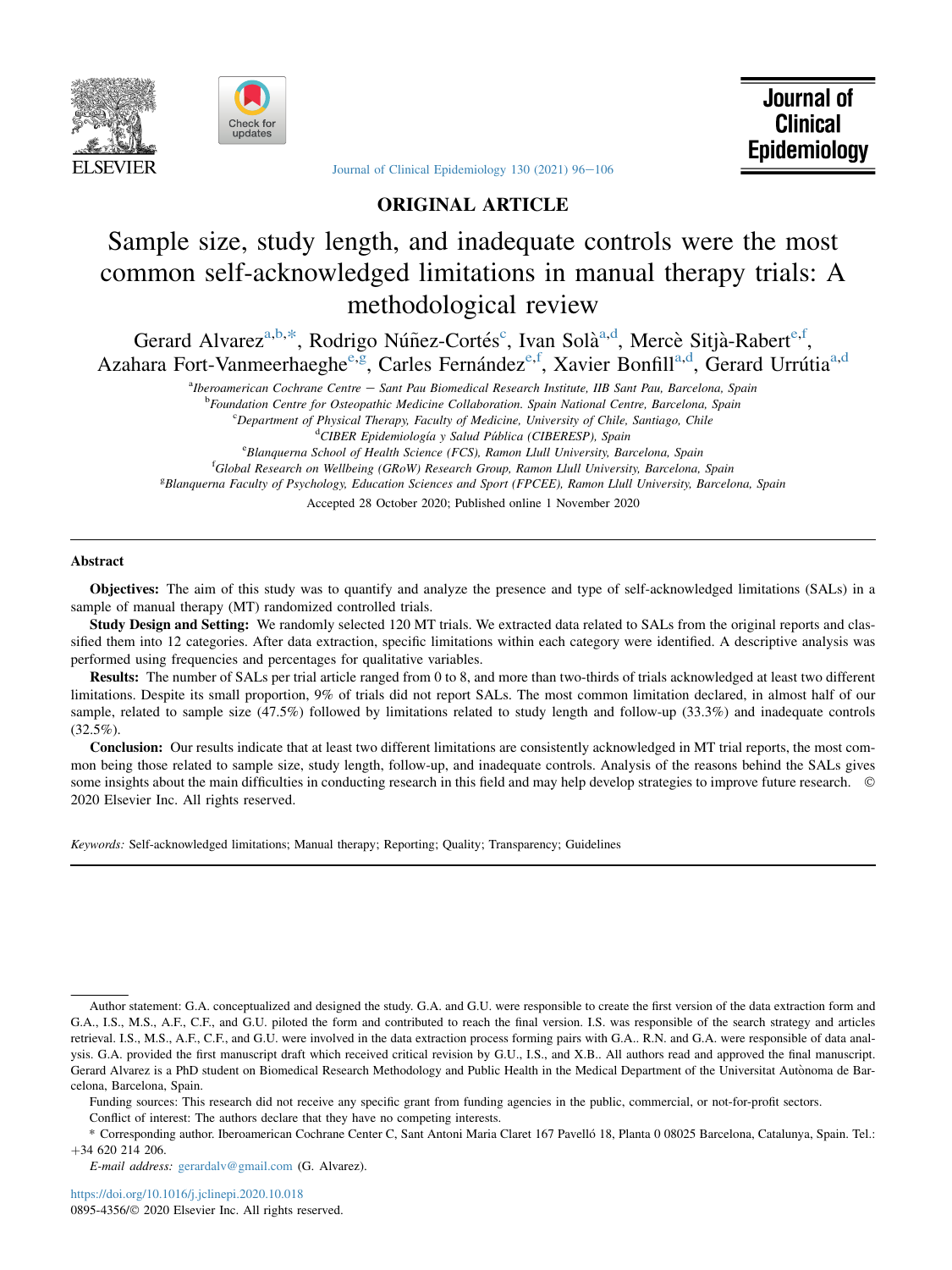# Key findings

- Over two-thirds of manual therapy trials acknowledged at least two different limitations.
- They are mostly related to sample size, study length and follow-up, and inadequate controls.
- In the 9% of the trials, no limitations are acknowledged.

# What this adds to what was known?

- Identifying the most self-acknowledged limitations in a large sample of manual therapy trials provides a better understanding of research-related difficulties in that field.

# What is the implication and what should change now?

- Future trials in the field of manual therapy should be designed in a way that these main limitations are overcome.
- We recommend the development of specific guidelines on how to report and acknowledge limitations to enhance research quality and transparency.

### 1. Introduction

Limitations of a study are features of its design and execution that could have affected the interpretation, validity, and applicability of the findings [[1\]](#page-8-0). As they can never be excluded, authors should always consider acknowledging the potential limitations of their work [[2\]](#page-8-1). In fact, recognition and discussion of potentially important limitations and their likely implications on the interpretation of the findings represent a central part of the scientific discourse. Moreover, such discussion can benefit the scientific community as it allows the investigators of future studies to address these limitations and produce higher quality studies [\[3](#page-8-2)].

This notwithstanding, insufficient acknowledgment of limitations in discussion sections has been previously found to be among the most important deficiencies in scientific articles [[4\]](#page-8-3). Some studies have reported a lack of or inappropriate recognition of limitations in the medical literature. A study by Ioannidis, using automated keyword searching, found that only 17% of 400 articles published in leading medical journals used at least one word referring to limitations [[5\]](#page-8-4). Ter Riet et al. analyzed the reporting of limitations and the use of ''hedging patterns'' (i.e., modal verbs like ''may'' or ''could,'' adverbs like ''apparently'' or ''possibly,'' and lexical verbs like ''suggest [that]'' or ''believe [that]'') in 300 biomedical

publications published in 30 high- and medium-ranked journals in 2007. They found that 27% of the articles did not report any limitations, and that there were major differences between journals in how uncertainty was expressed and limitations acknowledged. Despite improvement over time, the conclusion was that the reporting of limitations was probably incomplete [[6\]](#page-8-5). Collectively, this literature shows that failing to acknowledge limitations is still a significant problem in the biomedical literature. Proposed strategies to help improve transparency and contribute to the evolving culture of research reproducibility include biomedical text mining to automatically recognize self-acknowledged limitations (SALs) in clinical research publications and ''second independent'' discussions (the participation of an additional author who is independent to the study and whose role is to identify its limitations)  $[7-9]$  $[7-9]$  $[7-9]$  $[7-9]$  $[7-9]$ .

Limitations may be omitted for several reasons. Researchers may feel under pressure to show that their work is important, robust, and limitation-free [\[5](#page-8-4)]. Acknowledging limitations may be perceived by authors as a source of negative comments from peer reviewers or even as a motive for nonacceptance by journals [\[3](#page-8-2)]. However, there is a compelling argument that articles that fully attempt to address limitations are likely to be widely cited and shape the future research agenda [[3,](#page-8-2)[9](#page-8-7)]. Manuscript length limitations in traditional print journals may be another reason to avoid or be sparse in acknowledging limitations. In fact, the superiority of open-access journals in acknowledging limitations may reflect space availability [\[5](#page-8-4)]. The increasing existence of open-access journals and online publishing should be seen as a solution regarding length restrictions.

Manual therapy (MT) is a physical treatment used by a variety of therapists to treat mainly musculoskeletal pain and disability [\[10](#page-8-8)]. It includes massage, joint mobilization/manipulation, myofascial release, nerve manipulation, strain/counterstrain, and acupressure [\[11](#page-8-9)]. In the field of physical and MT, although the number of publications has increased significantly in recent years, this does not seem to have been accompanied by improved quality or reporting  $[12-16]$  $[12-16]$  $[12-16]$ . Because of its nature, research in complex, nonpharmacological interventions is exposed to a number of methodological difficulties that can affect both internal and external validity [[17](#page-8-11)[,18](#page-8-12)], leading to various study limitations [[19](#page-8-13)]. These weaknesses have been previously reported in several publications focused on the quality and reporting of nonpharmacological randomized controlled trials (RCTs)  $[20-22]$  $[20-22]$  $[20-22]$  $[20-22]$  $[20-22]$ . Given this situation, and for the sake of a correct interpretation of the findings, a complete description of SALs should be expected in this kind of literature. However, to the best of our knowledge, no attempts have been made to evaluate this aspect in MT articles.

The aim of this study was to quantify and analyze the presence and type of SALs in a sample of MT RCTs.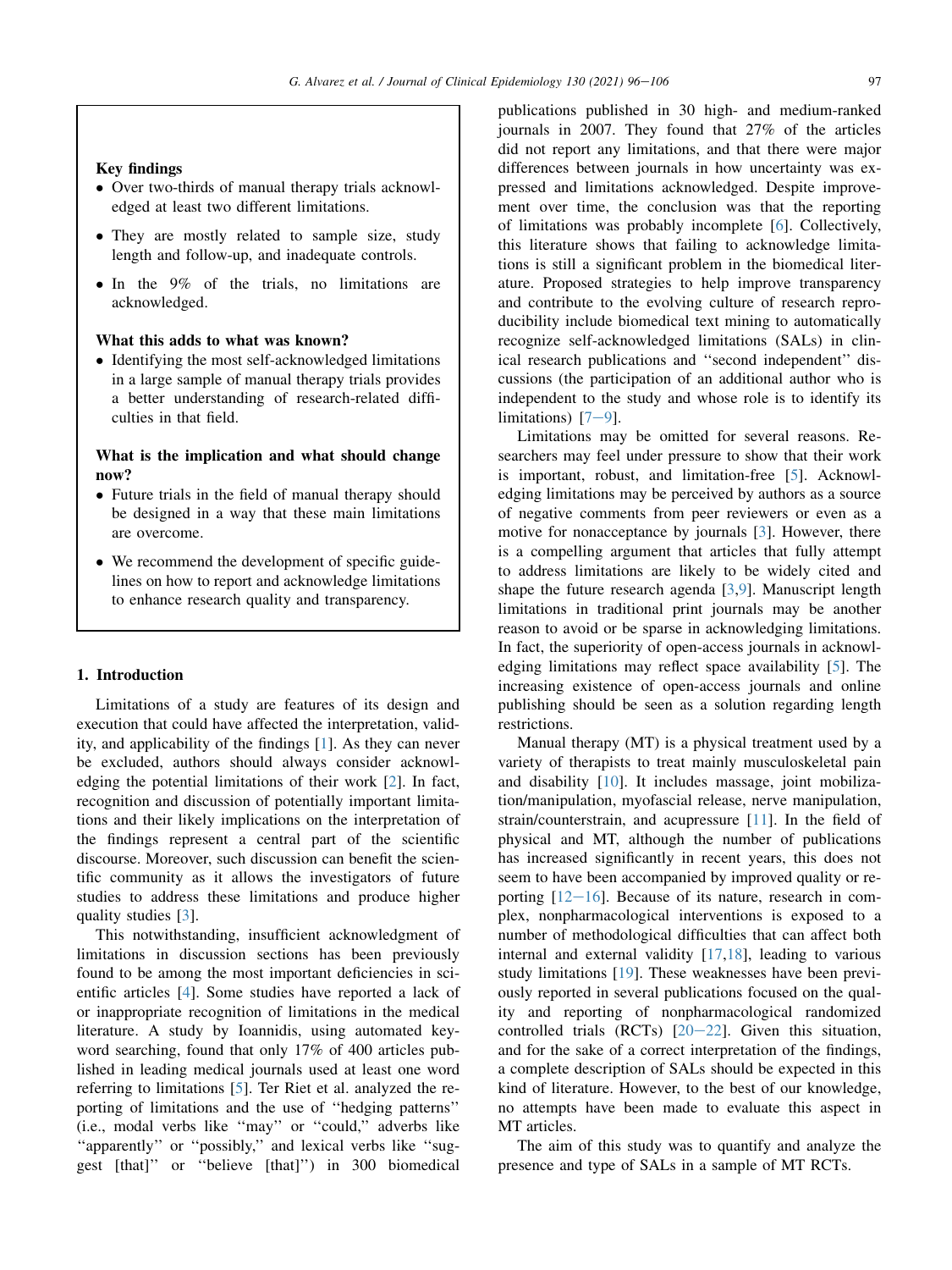# 2. Methods

# 2.1. Eligibility criteria

We report a secondary analysis from a previous systematic methodological evaluation of a random sample of 100 MT RCTs published between 2000 and 2015 [\[15](#page-8-15)]. While we first focused on reporting, the present study assessed the presence and type of SALs in the sample. For the purposes of the present study, we extended our sample with 20 additional trials published from 2015 to 2020 to assure the validity of the results and to be representative of articles published up to the present day. Criteria for inclusion were that at least one of the interventions (experimental or control) should include some form of MT. A validated search strategy ([Appendix 1\)](#page-10-0) was used to retrieve MT articles [\[23](#page-9-0)]. More details on eligibility criteria, search strategy, and a description of the reviewers are available elsewhere [\[15\].](#page-8-15)

### 2.2. Data extraction

Two researchers, one with expertise in clinical research methodology (GU) and the other one with expertise in the field of MT (GA), defined by consensus, a list of 12 items indicating broad categories of common limitations in conducting clinical trials. We developed a data extraction form including these categories and an additional open field to register any other limitation beyond those defined.

The reviewers (GA, IS, MS, AF, CF, and GU) were first asked to identify any of the limitations defined in the abstract and discussion sections from the trial reports and then to transcribe the information related to the SALs identified. We extracted data in pairs of independent reviewers.

# 2.3. Data analysis

From the data extracted, we accounted for the trials disclosing the predefined limitations. Two reviewers (GA and RN) compared iteratively the limitations descriptions reported in the trial reports to obtain common themes and define specific limitations implementing a thematic analysis [\[24](#page-9-1)]. Descriptive analyses were performed using SPSS version 22.0 (IBM Corporation, Armonk, NY), using frequencies and percentages of qualitative variables, including the 95% confidence interval.

# 3. Results

### 3.1. Description of articles

The 120 trials analyzed assessed the impact of six different modalities of manual therapies (soft tissue techniques (29%), spinal manipulation therapy (23%), joint mobilization (21%), chiropractic treatments (12%), acupressure/reflexology (10%), and osteopathic manipulative treatment (5%)) comparing them with up to 20

different types of control treatments/interventions. In some studies, more than one control intervention was used, and "usual care"  $(21\%)$ , sham interventions  $(19\%)$ , and exercise (18%) were the most common. The trials included a mean of 111 participants (SD = 187). The most frequent studies evaluated physiological responses on healthy or asymptomatic subjects, and the most frequent health problems assessed were lower back pain and neck pain. Thirtynine percent of the articles reported long-term follow-up. We reported a full description of the articles included elsewhere  $[15]$  $[15]$ .

The articles studied were published in journals that ranged from 0.12 to 4.63 in the scientific journal ranking (Scimago). At the year of publication, 74% of them were first quartile journals, 20% were second quartile, and 6% were third quartile [\[25](#page-9-2)].

### 3.2. Number of limitations

Initially, a list of 53 specific limitations was identified, and after discussion between reviewers to establish a clear definition of each specific limitation, a final list of 39 was reached [\(Table 1\)](#page-3-0). Limitations were located almost exclusively in the discussion section. Only two articles (1.6%) included a specific limitation section in the Abstract. The number of SALs per article ranged from 0 to 8, and 80% of the articles acknowledged at least 2 different limitations. In 9% of the articles, no SALs were found [\(Fig. 1\)](#page-4-0).

# 3.3. Categories and specific limitations reported

[Table 2](#page-6-0) shows the frequency and categories of SALs reported in the articles. The most common limitation declared, in almost half of our sample, related to sample size (47.5%), followed by limitations related to study length and follow-up (33.3%) and inadequate controls (32.5%). Limitations regarding funding or the selected centers and/or care providers were the least reported. For each category of limitations, several explanations were given by the authors, and in some cases, they reported different study weaknesses leading to the same type of specific limitation. [Table 2](#page-6-0) shows the frequency of these explanations, which allow better understanding of the specific limitations within each category. For example, regarding sample size limitations, in 87.7% of the articles, authors declared a lack of statistical power to provide reliable results, while just 8.8% declared recruitment difficulties.

### 4. Discussion

In the present study, we quantified and analyzed SALs in a sample of 120 manual therapy trials. While previous research assessing SALs has focused on high-impact journals regardless the study field [\[5](#page-8-4),[6\]](#page-8-5), we extended our focus to trials published in any journal to capture the breadth of this kind of clinical research in manual therapy. Overall,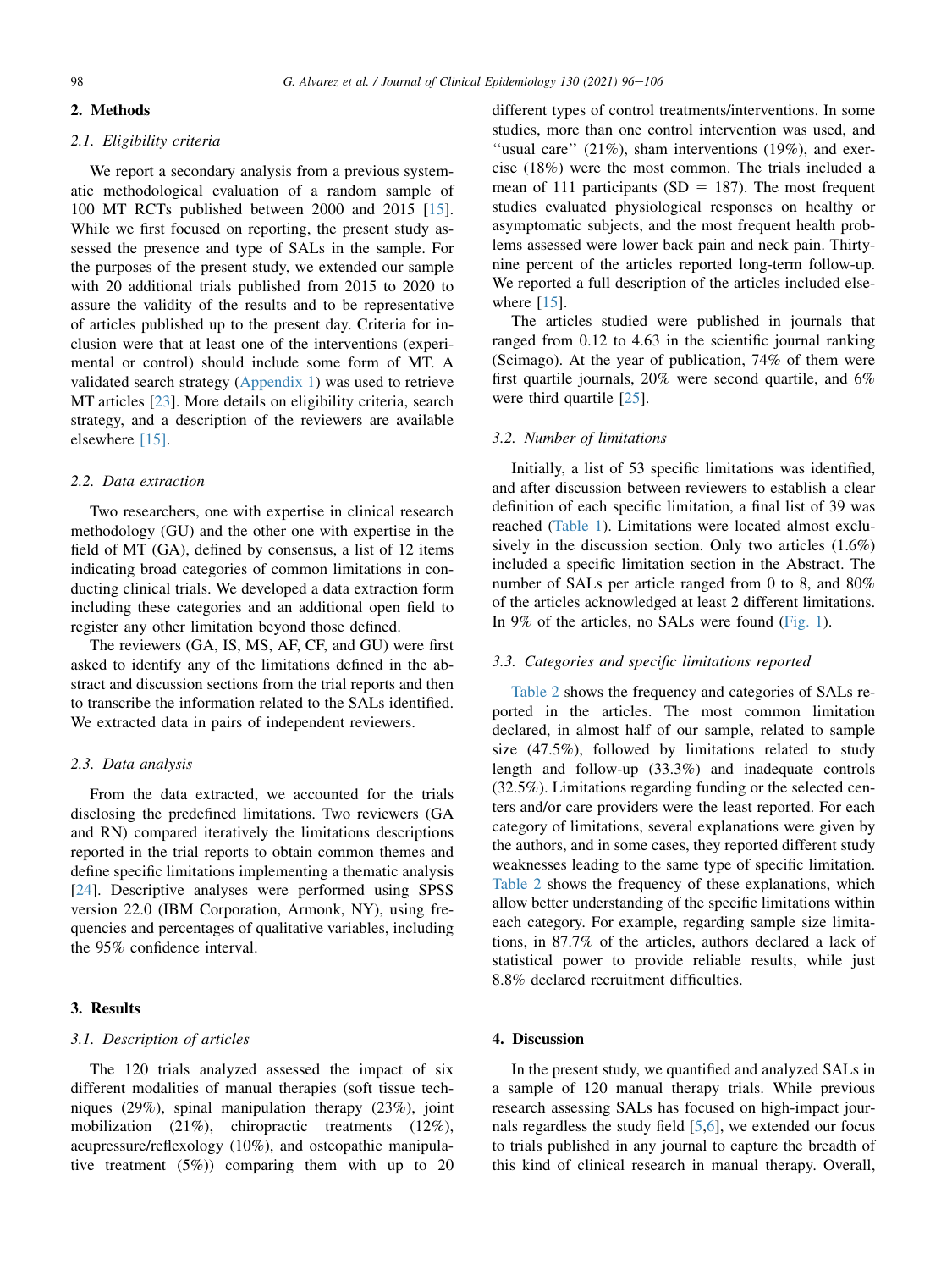# <span id="page-3-0"></span>**Table 1.** Type of limitations and reasons reported by authors

| Category 1—randomization and/or concealment |                                                                                                                                                 |
|---------------------------------------------|-------------------------------------------------------------------------------------------------------------------------------------------------|
| Unbalanced groups                           | After randomization, the number of subjects allocated to each group was<br>unequal.                                                             |
| Lack of stratification                      | Randomization method did not include stratification.                                                                                            |
| Selection bias not excluded                 | Randomization methods were not the most recommended (e.g., ballot boxes)<br>or allocation was not concealed.                                    |
| Category 2-Blinding                         |                                                                                                                                                 |
| Statistician blinding                       | People performing the statistical analysis were not blinded.                                                                                    |
| Outcome assessor blinding                   | People in charge of data collection were not blinded.                                                                                           |
| Patient blinding                            | Patients were not blinded with respect to the study groups.                                                                                     |
| Care provider blinding                      | People providing the interventions were not blinded with respect to the study<br>groups.                                                        |
| Category 3-Lost to follow-up/dropouts       |                                                                                                                                                 |
| Unbalanced dropouts                         | Dropout rate between study groups was unequal.                                                                                                  |
| Many lost to follow-up                      | Discontinuation rate was superior than expected/estimated leading to<br>underpowered studies and less precise results.                          |
| Category 4-Sample size                      |                                                                                                                                                 |
| Unpowered study                             | Inability to detect differences between groups due to sample size.                                                                              |
| Convenience sampling                        | The sampling method was linked to specific study needs.                                                                                         |
| Recruitment less than expected              | The sample size did not reach the estimated number due to recruitment<br>difficulties.                                                          |
| Category 5-Inadequate control               |                                                                                                                                                 |
| Active control                              | An active intervention (e.g., exercise or usual care) was selected as control.                                                                  |
| Simulation (sham) not optimal               | Some effects related to sham interventions could not be ruled out.                                                                              |
| Different parameters between groups         | The dosage, the number of sessions, or their duration was different in the<br>control group.                                                    |
| Different baseline parameters.              | Comparison of baseline data showed significant differences in the control<br>group                                                              |
| Category 6-Funding                          |                                                                                                                                                 |
| Limited funding                             | The limited or lack of funding affected the study progress or completion.                                                                       |
| Category 7-Type of setting/care provider/s  |                                                                                                                                                 |
| Unicentric                                  | Study was conducted recruiting participants from a single center.                                                                               |
| Number of care providers                    | Intervention delivered by a single investigator.                                                                                                |
| Category 8-Inadequate subjects              |                                                                                                                                                 |
| Asymptomatic subjects                       | Leading to a limited clinical interpretation of the results.                                                                                    |
| Diagnostic criteria                         | Lack of standardized diagnostic criteria to include participants.                                                                               |
| Very specific population                    | Inclusion criteria considered too restricted. (e.g., single gender, athletes<br>only, education level, or race).                                |
| Category 9-Study length and follow-up       |                                                                                                                                                 |
| No long-term follow-up                      | Only short-term effect was evaluated.                                                                                                           |
| Missing data due to study length            | Dropouts or losses to follow-up derived from a very long follow-up time.                                                                        |
| Unequal follow-up                           | Follow-up between the study groups was different.                                                                                               |
| Category 10-Intervention                    |                                                                                                                                                 |
| Additive effects                            | It was not possible to know the net effect of every component in multimodal<br>treatments.                                                      |
| Limited treatment area                      | The intervention was applied to a very specific body region (e.g., single joint<br>or vertebral segment).                                       |
| Treatment parameters not standardized       | Specific parameters of manual techniques were not standardized (e.g.,<br>amount of force, direction, or speed).                                 |
| Lack of individualization                   | A treatment protocol was applied without adapting the interventions to the<br>characteristics of the individuals or to the diagnostic criteria. |
| Therapist profile                           | Care providers required specific training on the intervention, or care providers<br>had different previous experience                           |

(Continued)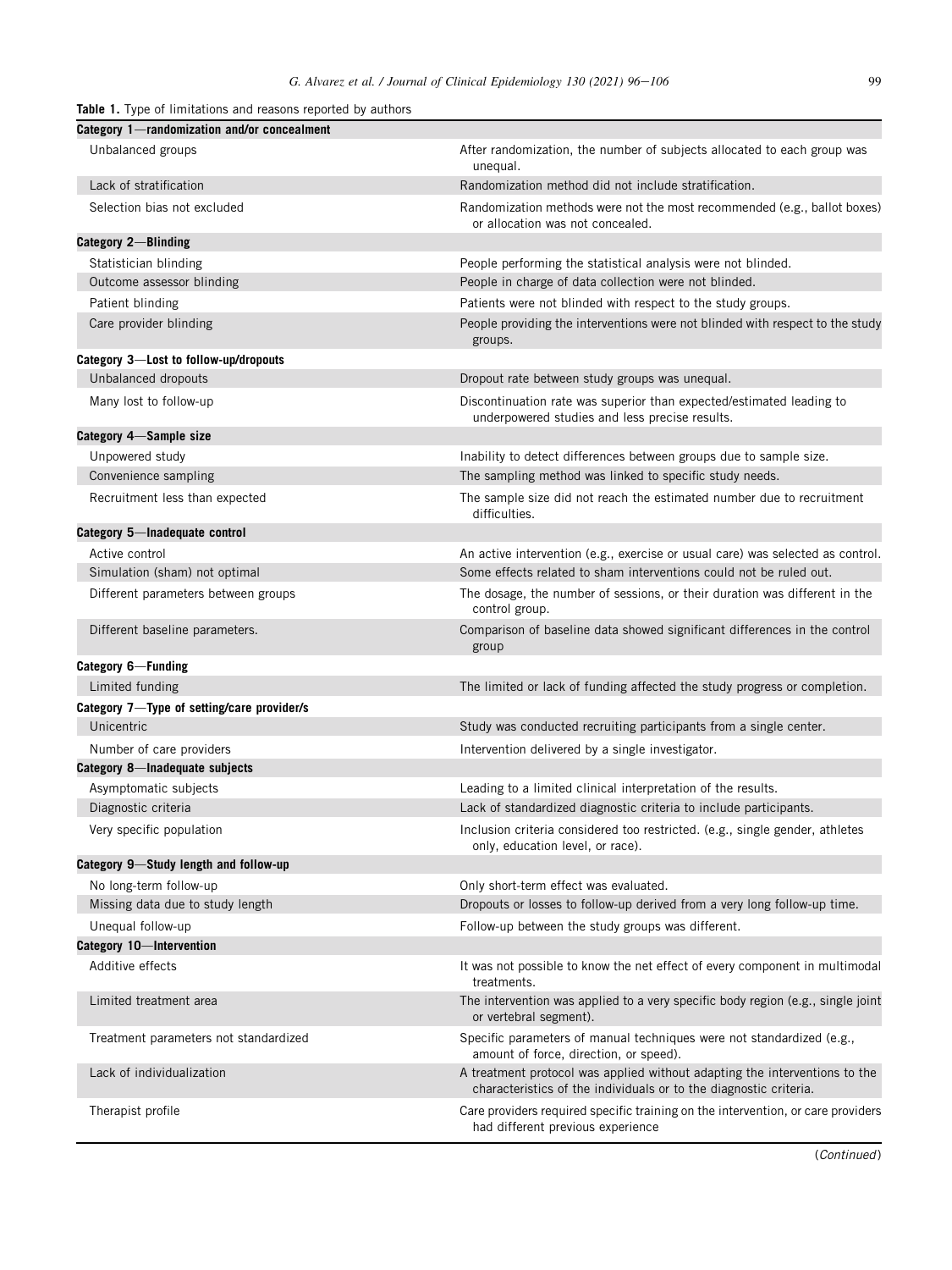| Category 11-Outcome measures                                                                                                                                                                                                                             |                                                                                                                                                           |
|----------------------------------------------------------------------------------------------------------------------------------------------------------------------------------------------------------------------------------------------------------|-----------------------------------------------------------------------------------------------------------------------------------------------------------|
| Reliability of the measurement                                                                                                                                                                                                                           | Lack or low reliability of outcome measures (e.g., self-reported results).                                                                                |
| Lack of measurement data                                                                                                                                                                                                                                 | Some relevant data were not collected during the study (e.g., demographics<br>or clinical variables that would potentially provide interesting findings). |
| Measurement sensitivity                                                                                                                                                                                                                                  | Outcome measures were not sensitive enough to detect subtle changes (e.g.,<br>use of ordinal scales).                                                     |
| Validity of the measurement                                                                                                                                                                                                                              | The selected assessment instrument was not originally validated for that<br>specific population.                                                          |
| Suboptimal statistical analysis                                                                                                                                                                                                                          | Findings were not adjusted for covariates.                                                                                                                |
| Category 12-Compromised generalization of<br>the results (This category includes those<br>self-acknowledged limitations that were<br>mentioned specifically in regards to their<br>impact on the generalization of the results<br>or external validity.) |                                                                                                                                                           |
| Compromised generalization due to type of setting.                                                                                                                                                                                                       | The characteristics of the setting where the study was conducted limited the<br>generalization of the results                                             |
| Compromised generalization due to specific population                                                                                                                                                                                                    | The subjects' characteristics of the sample limited the generalization of the<br>results.                                                                 |
| Compromised generalization due to measurement                                                                                                                                                                                                            | The measurement instrument selected to assess the effect of the intervention<br>sample limited the generalization of the results.                         |
| Compromised generalization due to intervention                                                                                                                                                                                                           | The type of intervention or the way it was delivered limited the generalization<br>of the results.                                                        |

our results indicate that at least two different limitations are consistently acknowledged in MT reports. Furthermore, the analysis of the arguments reported by authors provide some explanation to help understand the specific difficulties that MT investigators face and in turn establish strategies, recommendations, or guidelines to improve these. The following discussion focuses on those SALs present in at least 20% of our sample.

### 4.1. Limitations related to sample size

The most reported SAL related to sample size (47.5%) and, within this category, the main reason given by the authors was that the studies lacked statistical power to detect effect differences between groups (87.7%). In general, RCTs in MT frequently involve small sample sizes [[26](#page-9-3)]. Research in MT is often conducted in private centers and outpatient services which limits recruitment possibilities, leading to underpowered studies. For example, in our sample, although

<span id="page-4-0"></span>

**Fig. 1.** Number of limitations reported in the articles ( $n = 120$ ).

pilot studies were not excluded ( $n = 15$ ), only 31% of the RCTs had samples greater than 100 participants [\[15\]](#page-8-15).

It has been found that sample size is related to an a priori sample size calculation: trials that perform an a priori sample size calculation have considerably larger median sample sizes than those that do not [[27\]](#page-9-4). However, despite improvement over time, reporting of sample size calculation and power analysis remains inadequate regardless the study type [\[28](#page-9-5)]. In the field of rehabilitation trials, in a sample of 222 RCTs, Castellini et al. found that only 36% reported sample size calculations [[29\]](#page-9-6). In the same line, Gonzalez et al. concluded that just 34% of the physical therapy trials relevant to musculoskeletal conditions reported adequate sample size calculation [\[14](#page-8-16)]. In our sample, a description of sample size calculation was found in 49% of the articles. Therefore, a statement of sample size calculation should be seen as a key requirement for MT investigators.

While adequate sample size is desirable, some authors have argued that underpowered trials might be acceptable if investigators use methodological rigor to eliminate bias, report properly to avoid misinterpretation, and always publish results to avoid publication bias [[30\]](#page-9-7). According to Schulz et al., readers should be more concerned about systematic errors rather than inadequate sample size. In fact, sample size deals more with the precision of the estimation of effect and not necessarily with the validity of the study [\[26](#page-9-3)]. The power of the trial is expressed in the confidence interval. Hence, if methodological issues are carefully considered, the power is no longer a major concern [\[30](#page-9-7)]. In turn, validity can dramatically influence the effect size.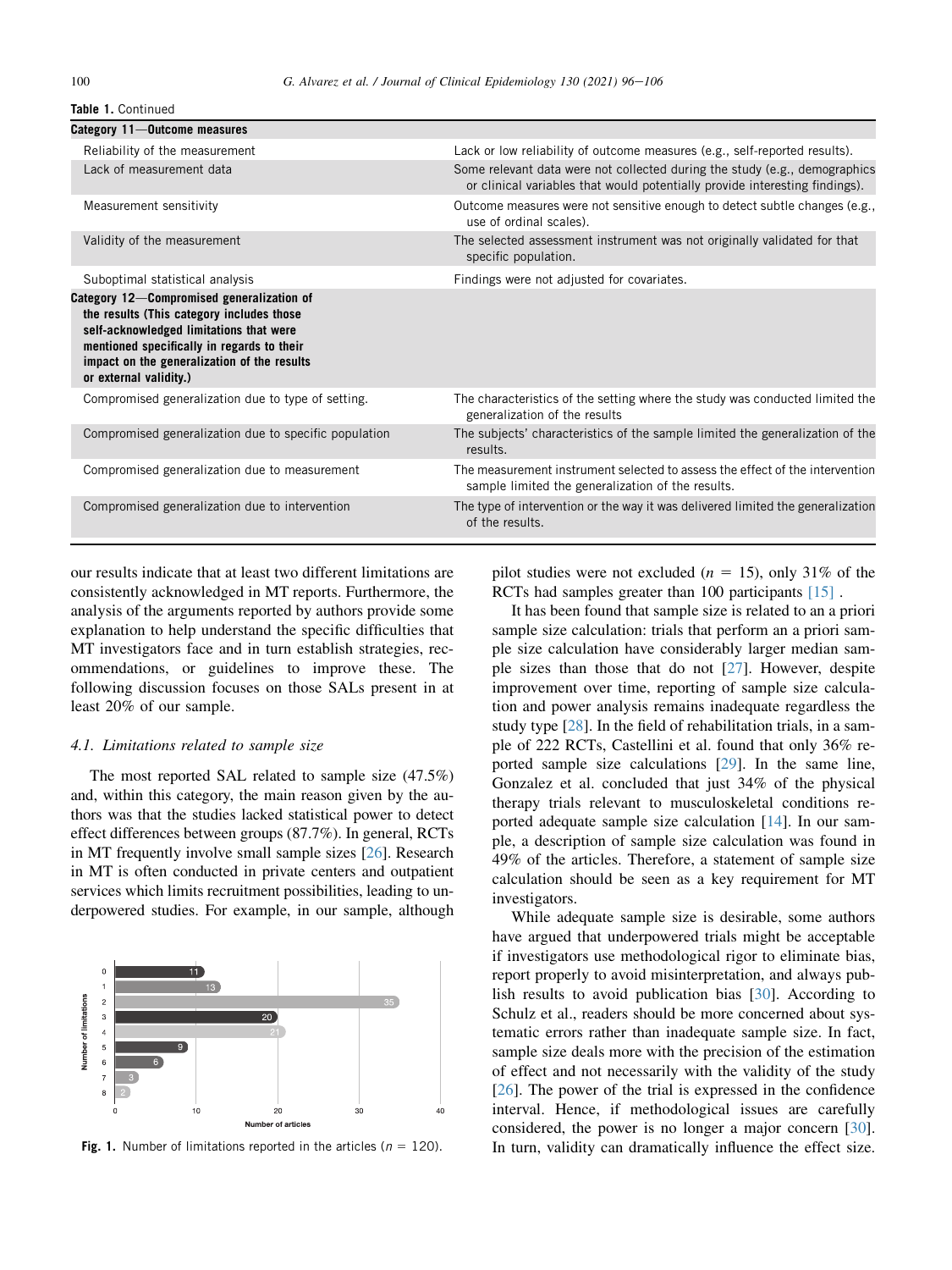For example, in the field of low back pain, studies with higher risk of bias reported effect sizes that were, on average, 50% greater than the estimates reported in trials with a lower risk of bias [\[31](#page-9-8)]. In a sample of trials evaluating treatments for hip and knee osteoarthritis, it has been shown that inadequate random sequence generation and lack of allocation concealment and double-blinding yielded larger treatment effects [[20\]](#page-8-14).

# 4.2. Limitations related to inadequate control intervention

In the field of physical, manual, and rehabilitation medicine, the lack of high-quality clinical research can be partially explained by the inherent difficulty in conducting double-blinded placebo-controlled clinical trials [[32,](#page-9-9)[33](#page-9-10)]. In our sample, limitations related to inadequate control intervention were reported in 32.5% of the reviewed articles. Within this category, the main reason stated by authors (41%) pointed to placebo or sham interventions not being optimal for the comparison. In the field of MT (or any discipline with a high interaction between patients and care providers), the use of placebos or sham interventions is highly influenced by the therapist who delivers the treatment [\[26](#page-9-3),[33\]](#page-9-10). Thus, in manual sham RCTs, isolating the "active ingredient" from other effects can be very complex [\[34](#page-9-11)]. However, key authors in the field of MT conceptualize placebo as an active and important mechanism in MTs [\[35](#page-9-12)], including the placebo response as an inseparable and ''al-ways present" mechanism of MT effect [\[36](#page-9-13),[37\]](#page-9-14).

Therefore, recommendations for future research should include both improvements in placebo/sham procedures and strategies to better assess and report the placebo response in both the intervention and the control group. By using appropriate placebos, it is possible to minimize several kinds of bias in RCTs and to improve research quality. However, there is still a lack of a common, valid manual placebo gold-standard [[34\]](#page-9-11). Moreover, although methodological recommendations have been made by authors in the field of rehabilitation and MTs [[32,](#page-9-9)[38](#page-9-15),[39](#page-9-16)] and the Consolidated Standards of Reporting Trials (CONSORT) and other statements provide guidelines to report control interventions, there are no clear, unified guidelines on the design or description of sham/placebo procedures [[21,](#page-9-17)[40](#page-9-18)]. Within this scenario, we emphasize once more the importance of complete reporting. For example, in a review of 64 studies in the field of osteopathy, Cerritelli et al. found that trials systematically underreported details on sham procedures, sham dosage, and sham operator. These findings, alongside the high heterogeneity and within-study variability between sham and real treatment procedures profoundly compromise study validity [[34\]](#page-9-11). Fortunately, an extension of the Template for Intervention Description and Replication (TIDieR) for placebo-controlled trials (TI-DieR-Placebo) is currently registered in the EQUATOR Network as a guideline under development [[41\]](#page-9-19), which is expected to be a useful tool to facilitate the design of better research in the field.

### 4.3. Limitations related to blinding

Control-related limitations are linked to blinding strategies, which, in our sample, accounted for 28.3% of all SALs ([Table 2\)](#page-6-0). In fact, when comparing clinical trials evaluating nonpharmacological vs. pharmacological treatments, lack of blinding in nonpharmacological treatment articles explained most of the methodological differences [\[20](#page-8-14)]. In the field of physical medicine and rehabilitation, reporting of blinding still does not follow current recommendations [\[42](#page-9-20)]. Despite the recent controversies raised on the role of the impact of blinding on effect estimates in randomized trials [[43\]](#page-9-21), in that particular field, lower reporting of blinding among trials with positive outcomes have been reported [[42\]](#page-9-20). Blinding is less frequently reported in RCTs assessing nonpharmacological interventions, possibly due to the difficulty in achieving and maintaining it [[21\]](#page-9-17). While blinding outcome assessor(s) should be feasible in most cases, blinding patients is challenging and almost impossible for manual therapists. Addressing this issue specifically, Boutron et al. published in 2007 a list of blinding methods used in nonpharmacological trials and provided guidelines to overcome some related difficulties [\[21](#page-9-17)]. Among other possible strategies, they proposed blinding participants to study hypotheses (modified Zelen design) and the use of attention-control interventions or placebo control interventions that are not identical to the active treatment [[21\]](#page-9-17). The strengths and limitations of each method should be carefully considered in every case. In the other hand, trials with subjective outcomes, complex or operator-dependent interventions such as MTs could more easily be biased by beliefs and expectations [\[44](#page-9-22)]. The strength and direction of preconceived beliefs likely modifies the effect of blinding [\[44](#page-9-22)], and contextual factors effects are well documented in MT literature  $[45-47]$  $[45-47]$  $[45-47]$  $[45-47]$  $[45-47]$ . In this scenario, measuring credibility of the treatment, participants' expectations or registering participants' preferences at the beginning of the trial before randomization could help to assess the strength of the treatment [[21\]](#page-9-17). Finally, blinding is rarely tested, and there is methodological uncertainty on how to assess it [[48\]](#page-9-24). Although a test of blinding success might be seen as a good standard practice to adopt, difficulties to assess its impact on potential bias have been reported [\[49](#page-9-25),[50\]](#page-9-26). On the contrary, pretrial assessment of blinding procedures and explicit reporting of who was blinded and by what means is strongly recommended [\[51](#page-9-27)].

### 4.4. Limitations related to study length and follow-up

Study length and follow-up is another common limitation in MT trials (33.3% in our sample). The main study length limitations declared related to the lack of a long-term follow-up (87.5%). Collectively, the literature on specific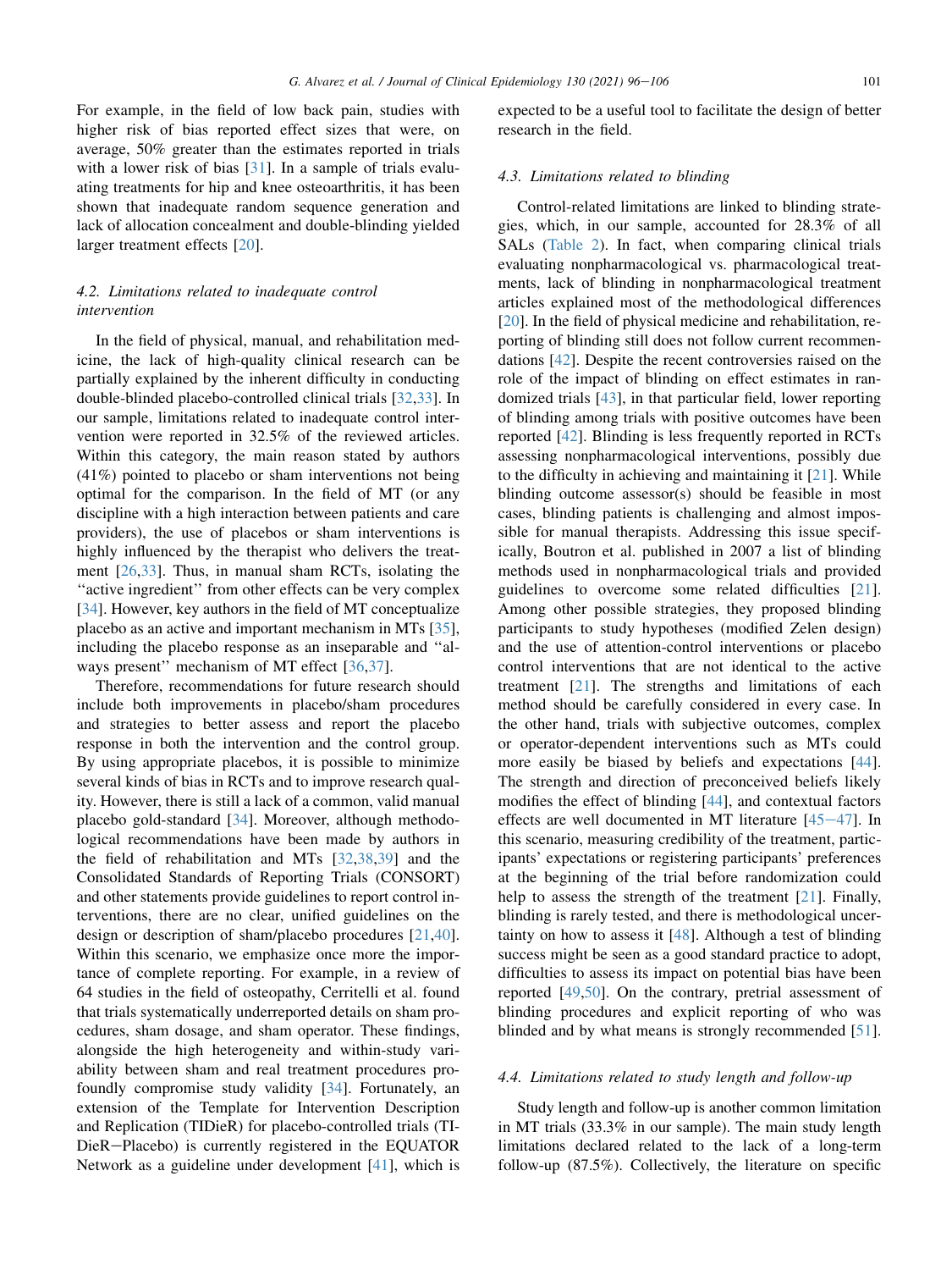<span id="page-6-0"></span>

| Table 2. Frequency and type of reported limitations |                                                                                                                                                         |                                           |                                                                                                                   |  |
|-----------------------------------------------------|---------------------------------------------------------------------------------------------------------------------------------------------------------|-------------------------------------------|-------------------------------------------------------------------------------------------------------------------|--|
| C <sub>1</sub>                                      | Randomization and/or concealment                                                                                                                        | N articles                                | Frequency [CI 95%]                                                                                                |  |
| $N = 13/10.8\%$ [5.9 to 17.8]                       | Unbalanced groups<br>Lack of stratification<br>Selection bias not excluded                                                                              | $\mathbf{2}$<br>3<br>8                    | 15.4% [1.9 to 45.4]<br>23.1% [5.1 to 53.8]<br>61.5% [31.5 to 86.1]                                                |  |
| C2                                                  | <b>Blinding</b>                                                                                                                                         | N articles                                | Frequency [CI 95%]                                                                                                |  |
| $N = 34/28.3\%$ [20.5 to 37.3]                      | Statistician blinding<br>Outcome assessor blinding<br>Patient blinding<br>Care provider blinding                                                        | $\mathbf 1$<br>$\overline{4}$<br>24<br>17 | 2.9% [0.1 to 15.3]<br>11.8% [3.3 to 27.5]<br>70.6% [52.5 to 84.9]<br>50.0% [32.4 to 67.6]                         |  |
| C <sub>3</sub>                                      | Lost to follow-up/dropouts                                                                                                                              | N articles                                | Frequency [CI 95%]                                                                                                |  |
| $N = 18/15\%$ [9.1 to 22.7]                         | Unbalanced dropouts<br>Many lost to follow-up                                                                                                           | $\mathbf{1}$<br>17                        | 5.6% [0.1 to 2.67]<br>94.4% [72.7 to 99.9]                                                                        |  |
| C4                                                  | Sample size                                                                                                                                             | N articles                                | Frequency [CI 95%]                                                                                                |  |
| $N = 57/47.5\%$ [38.3 to 56.8]                      | Unpowered study<br>Convenience sampling<br>Recruitment less than expected                                                                               | 50<br>$\overline{c}$<br>5                 | 87.7% [76.3 to 94.9]<br>3.5% [0.4 to 12.1]<br>8.8 [2.9 to 19.3]                                                   |  |
| C5                                                  | Inadequate control                                                                                                                                      | N articles                                | Frequency [CI 95%]                                                                                                |  |
| $N = 39/32.5\%$ [24.2 to 41.7]                      | Active control.<br>Simulation (sham) not optimal Different<br>parameters between groups<br>Different baseline parameters                                | 14<br>16<br>4<br>5                        | 35.9% [21.2 to 52.8]<br>41% [25.5 to 57.9]<br>10.3% [2.9 to 24.2]<br>12.8% [4.3 to 27.4]                          |  |
| C6                                                  | <b>Funding</b>                                                                                                                                          | N articles                                | Frequency [CI 95%]                                                                                                |  |
| $N = 5/4.2\%$ [1.4 to 9.5]                          | Limited funding                                                                                                                                         | 5                                         | 100% [47.8 to 100]                                                                                                |  |
| C7                                                  | Type of setting/care providers                                                                                                                          | N articles                                | Frequency [CI 95%]                                                                                                |  |
| $N = 9/7.5\%$ [3.5 to 13.8]                         | Unicentric<br>Number of care providers                                                                                                                  | 8<br>$\mathbf{1}$                         | 88.9% [51.7 to 99.7]<br>11.1% [0.3 to 48.2]                                                                       |  |
| C8                                                  | Inadequate subjects                                                                                                                                     | N articles                                | Frequency [CI 95%]                                                                                                |  |
| $N = 31/25.8\%$ [18.3 to 34.6]                      | Asymptomatic subjects<br>Diagnostic criteria<br>Very specific population                                                                                | 4<br>5<br>23                              | 12.9% [3.6 to 29.8]<br>16.1% [5.4 to 33.7]<br>74.2% [55.4 to 88.1]                                                |  |
| C9                                                  | Study length and follow-up                                                                                                                              | N articles                                | Frequency [CI 95%]                                                                                                |  |
| $N = 40/33.3\%$ [25.0 to 42.5]                      | No long-term follow-up Missing data due<br>to study length<br>Unequal follow-up                                                                         | 35<br>$\overline{c}$<br>3                 | 87.5% [73.1 to 95.8]<br>5% [0.6 to 16.9]<br>7.5% [1.5 to 20.4]                                                    |  |
| C <sub>10</sub>                                     | <b>Intervention</b>                                                                                                                                     | N articles                                | Frequency [CI 95%]                                                                                                |  |
| $N = 33/27.5\%$ [19.7 to 36.4]                      | Additive effects<br>Limited treatment area<br>Treatment parameters not standardized<br>Lack of individualization<br>Therapist profile                   | 6<br>8<br>17<br>5<br>$\mathbf 1$          | 18.2% [6.9 to 35.5]<br>24.2% [11.1 to 42.3]<br>51.5% [33.5 to 69.2]<br>15.2% [5.1 to 31.9]<br>3% [0.1 to 15.8]    |  |
| C11                                                 | <b>Outcome measures</b>                                                                                                                                 | N articles                                | Frequency [CI 95%]                                                                                                |  |
| $N = 35/29.2\%$ [21.2 to 38.2]                      | Reliability of the measurement<br>Lack of measurement data<br>Measurement sensitivity<br>Validity of the measurement<br>Suboptimal statistical analysis | 9<br>12<br>$\overline{2}$<br>11<br>4      | 25.7% [12.5 to 43.3]<br>34.3% [19.1 to 52.2]<br>5.7% [0.7 to 19.2]<br>31.4% [16.9 to 49.3]<br>11.4% [3.2 to 26.7] |  |
| C12                                                 | Compromised generalization (CG) of the<br>results ( $n = 26$ )                                                                                          | N articles                                | Frequency [CI 95%]                                                                                                |  |
| $N = 26/21.7\%$ [14.7 to 30.1]                      | CG due to type of setting<br>CG due to specific population<br>CG due to measurement<br>CG due to intervention                                           | 3<br>16<br>2<br>5                         | 11.5% [2.4 to 30.2]<br>61.5% [40.5 to 79.8]<br>7.7% [0.9 to 25.1]<br>19.2% [6.5 to 39.4]                          |  |

95% confidence interval (CI).

Note: Some articles reported more than one reason (specific limitations) within the same category.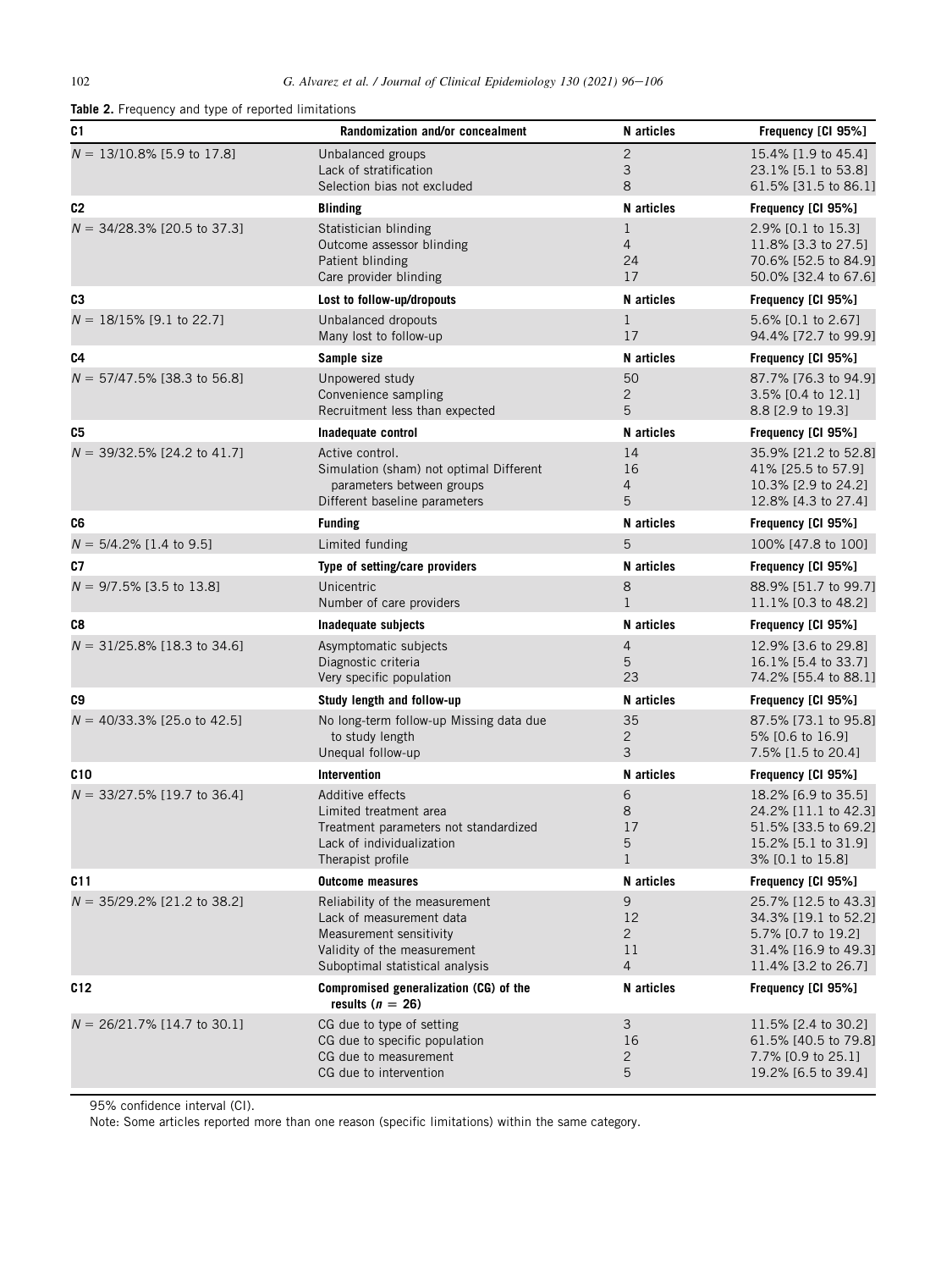mechanisms of MT concludes that the main effects are short term [\[36](#page-9-13),[37\]](#page-9-14). However, in clinical practice, MT is commonly used to treat chronic conditions [[45,](#page-9-23)[52\]](#page-9-28) through therapeutic packages that can last several weeks or months. Therefore, long-term follow-up should be encouraged in MT clinical trials assessing chronic conditions. Ideally, MT investigators should develop intervention models that match the natural history of common problems, considering the trajectory of the symptoms over time as an outcome rather than focusing on specified follow-up time points alone [\[53\]](#page-9-29).

#### 4.5. Limitations related to inadequate subject selection

Inadequate subject selection appeared as a SAL in 25.8% of our sample and can be linked to limited generalization (21.7%). In both cases, the main reason behind these limitations was the recruitment of a very specific population [\(Table 2\)](#page-6-0). In a considerable number of cases, asymptomatic subjects were recruited to evaluate the effect of manual interventions on physiological parameters, which may differ in a broader population of patients in a more real-world setting. In other cases, strict inclusion criteria were established, limiting the generalization of the results. As complex, nonpharmacological, person-centered interventions, MTs are delivered as part of a care package rather than as a single treatment [[54](#page-9-30)]. In addition, at least in the field of musculoskeletal problems, patients typically have multiple comorbidities  $[55-57]$  $[55-57]$  $[55-57]$ . Therefore, a pragmatic attitude should be adopted in MT trials, to try to include little or no participant selection beyond the clinical indication of interest [\[58](#page-9-32)]. However, to reach internal validity standards and allow replication, MT trialists might be forced to highly select the sample, compromising the generalization of the results.

# 4.6. Limitations related to the intervention

Limitations related to the intervention were acknowledged in 27.5% of our sample. The main reason given by the authors was the lack of a standardized protocol (51.5%), which contrasts with the lack of individualization also reported as a specific limitation in 15.2% of this category. Furthermore, whether the treatment has to be applied in a certain localized body region or with a whole-body perspective can also be problematic. In our sample, 24.2% of intervention-related SALs were explained by the treatment being delivered to only a certain area of the body. This reflects again the struggle that MT researchers have in finding the balance between real clinical practice and high-standard methodological requirements or, in other words, between reproducibility and clinical replicability [\[59](#page-9-33)]. This aspect is still an open debate that hinders the design and reporting of some interventions. The reporting of nonpharmacological interventions is poor and incomplete [\[22](#page-9-34)], and that includes all fields of physical therapy interventions [[60\]](#page-9-35) and specifically MT [\[13](#page-8-17),[15\]](#page-8-15). However, beyond the reporting, there is a need to recognize the

particularities of patient-centered touch-based interventions and strike a balance between internal and external validity. Some of the most recent reporting guidelines (e.g., the updated CONSORT extension for nonpharmacological interventions (CONOSRTnpt) [[61\]](#page-9-36) or the TIDieR) [[22\]](#page-9-34) already include items related to the tailoring of interventions. However, recent research shows that despite the existence of such guidelines, clinical reproducibility is compromised particularly for complex interventions and, as we proposed in a previous publication [[15\]](#page-8-15), there is a need for field-specific checklists [\[59](#page-9-33)]. Examples of this are the specific reporting guidelines on spinal manipulative therapy [[62\]](#page-9-37) and therapeutic exercise [\[63](#page-10-1)].

### 4.7. Limitations related to outcome measures

Finally, SALs related to outcome measures accounted for 29.2% of the limitations reported in our sample. Among the reasons given by the authors, the lack of measurement data and the validity of measurements were the most frequent (34.3% and 31.4%). The selection of valid and meaningful outcome measures is crucial to make research informative to clinical practice, and the outcome measurement tools used in research may not always be the most appropriate in clinical settings [\[64](#page-10-2)]. Furthermore, difficulties caused by heterogeneity in outcome measurements are constantly reported in systematic reviews [\[65](#page-10-3)] and constitute a challenge in meta-analysis of physical therapy interventions [[66\]](#page-10-4). The use of a standardized set of outcome measures for a given condition (which include different types of outcomes) would be a potential solution to these issues. The Core Outcome Measures in Effectiveness Trials initiative [\(http://www.comet-initiative.org\)](http://www.comet-initiative.org) represents a very useful tool for MT investigators. As an additional recommendation, the use of patient-reported outcomes measures (PROMs) would be a suitable option for patient-centered interventions such as MT. In fact, PROMs are increasingly collected in physiotherapy research and can also be used in clinical settings [\[67](#page-10-5)]. A specific CON-SORT extension focused on PROMs [[68\]](#page-10-6) provides guidelines to researchers to ensure optimal reporting.

### 4.8. Comment on reported limitations

In the previous sections, we have quantified and described those SALs identified in our sample. However, beyond the descriptive purposes of the present study, this issue deserves further comment to discuss SALs nature, their implications, and impact. Although reported in a different proportion, we could differentiate some SALs with a greater impact on the internal trial validity from others not directly linked to the study design or that reflected issues related to its conducting. Within the first group, eight trials acknowledged potential selection bias due to inconsistencies in the randomization/concealment process, three trials acknowledged unequal follow-up between groups, and four acknowledged suboptimal statistical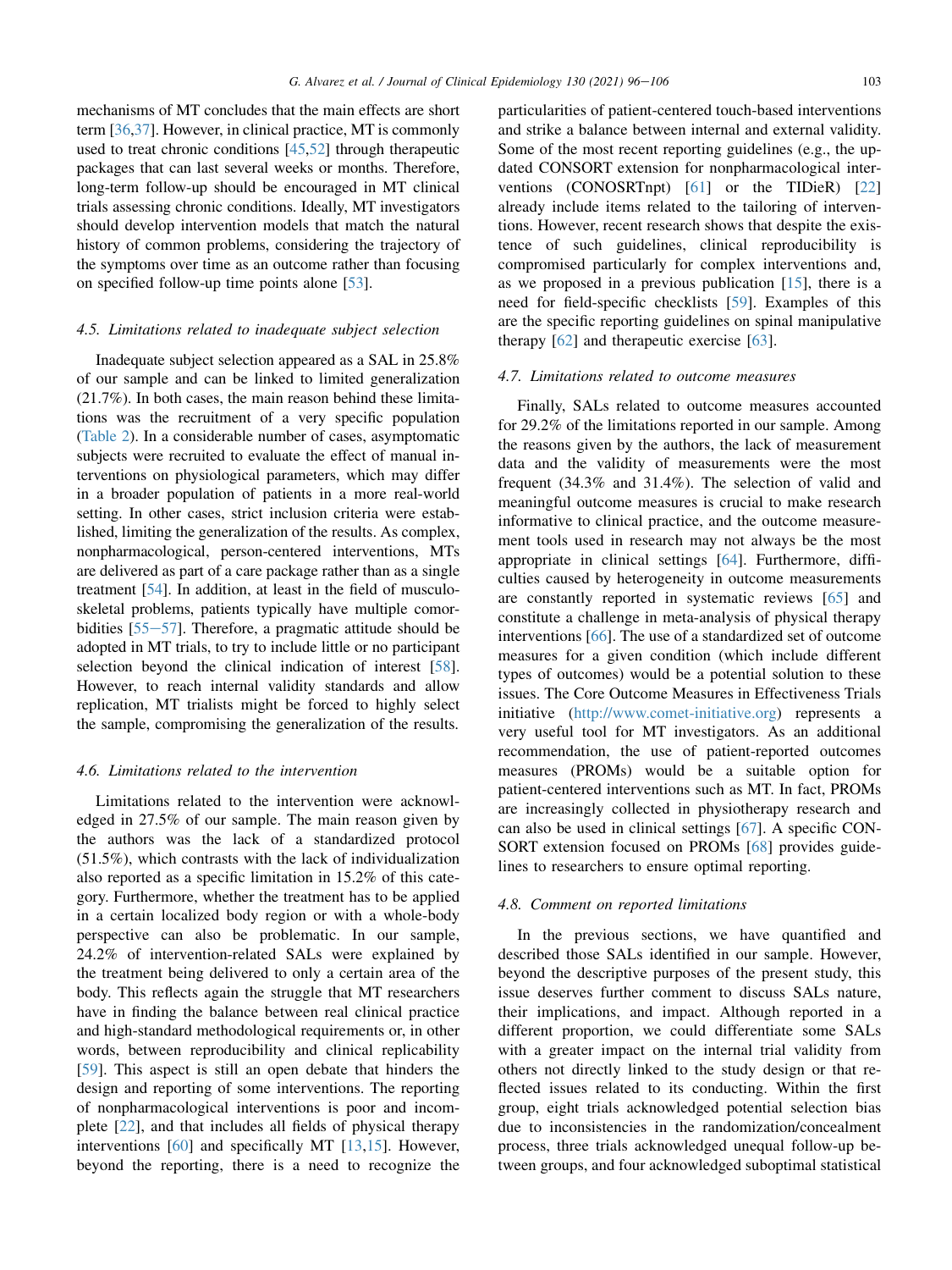analysis. In the second group, we identified SALs that were not truly methodological (e.g., limited funding in five trials) or reported problems derived from the trial progress (e.g., unbalanced groups in two trials) which should be amendable with a rigorous and accurate data analysis.

In accordance with its nature, SALs can have an impact either on the confidence of the trial's effect estimates or to its conclusions, and this could have some implications to practice. Researchers should ensure the acknowledgment of at least those limitations that might entail threats to the study validity when preparing the manuscripts to report the findings of the trial. On the other hand, reporting guidelines should include more specific guidance to improve the accuracy in reporting limitations, defining some mandatory or those highly recommended to report. Journals also should facilitate tools to appraise this issue and its implications during the peer review process.

# 4.9. Study limitations

We acknowledge several limitations in our study. First, although we selected 20 additional trials to update our original sample with RCTs published between 2015 and 2020, most recent articles might be slightly underrepresented. Second, the categorization of the 12 broad SALs and the list of specific limitations within each category was subjectively established by three members of the research team (GA, GU, and RN). To minimize potential bias in this categorization and to have common criteria for the allocation of every specific limitation to its category, several meetings took place at the beginning of and during the process. Discrepancies were solved through discussion.

# 5. Conclusion

Recognition and discussion of all potentially important limitations of a study represent a crucial part of the scientific discourse. Our results indicate that at least two different limitations are consistently acknowledged in MT studies, and that those related to sample size, study length and followup, and inadequate controls were the most commonly reported. Besides the items already included in reporting guidelines, specific extensions on how to report and acknowledge limitations could potentially enhance research quality and transparency. Furthermore, researchers should be encouraged to report those limitations that could entail a threat to their studies validity. Systematic analysis of the reasons behind the SALs provides some insights on the main difficulties in conducting studies in this field and may prove helpful in the development of strategies to improve future research.

### Acknowledgments

The authors wish to acknowledge Ms. Victoria Leo for her contribution in improving the manuscript.

### Supplementary data

Supplementary data to this article can be found online at <https://doi.org/10.1016/j.jclinepi.2020.10.018>.

### <span id="page-8-0"></span>References

- [1] [Price Editor JH, Murnan Assistant J. Research limitations and the ne](http://refhub.elsevier.com/S0895-4356(20)31157-4/sref1)cessity of reporting them. Am J Heal Educ  $2013;35(2):66-7$ .
- <span id="page-8-1"></span>[2] [Knottnerus JA, Tugwell P. Improving the clinical significance of](http://refhub.elsevier.com/S0895-4356(20)31157-4/sref2) [medical research. J Clin Epidemiol 2014;67:607](http://refhub.elsevier.com/S0895-4356(20)31157-4/sref2)-[8.](http://refhub.elsevier.com/S0895-4356(20)31157-4/sref2)
- <span id="page-8-2"></span>[3] [Puhan MA, Akl EA, Bryant D, Xie F, Apolone G, ter Riet G. Discus](http://refhub.elsevier.com/S0895-4356(20)31157-4/sref3)[sing study limitations in reports of biomedical studies- the need for](http://refhub.elsevier.com/S0895-4356(20)31157-4/sref3) [more transparency. Health Qual Life Outcomes 2012;10\(1\):23.](http://refhub.elsevier.com/S0895-4356(20)31157-4/sref3)
- <span id="page-8-3"></span>[4] [Goodman SN, Berlin J, Fletcher SW, Fletcher RH. Manuscript qual](http://refhub.elsevier.com/S0895-4356(20)31157-4/sref4)[ity before and after peer review and editing at Annals of Internal](http://refhub.elsevier.com/S0895-4356(20)31157-4/sref4) [Medicine. Ann Intern Med 1994;121:11](http://refhub.elsevier.com/S0895-4356(20)31157-4/sref4)-[21.](http://refhub.elsevier.com/S0895-4356(20)31157-4/sref4)
- <span id="page-8-4"></span>[5] [Ioannidis JPA. Limitations are not properly acknowledged in the sci](http://refhub.elsevier.com/S0895-4356(20)31157-4/sref5)entific literature. J Clin Epidemiol  $2007;60:324-9$ .
- <span id="page-8-5"></span>[6] [ter Riet G, Chesley P, Gross AG, Siebeling L, Muggensturm P,](http://refhub.elsevier.com/S0895-4356(20)31157-4/sref6) [Heller N, et al. All that glitters isn't gold: a survey on acknowledg](http://refhub.elsevier.com/S0895-4356(20)31157-4/sref6)[ment of limitations in biomedical studies. PLoS One 2013;8:](http://refhub.elsevier.com/S0895-4356(20)31157-4/sref6)  $e73623 - 6.$  $e73623 - 6.$  $e73623 - 6.$
- <span id="page-8-6"></span>[7] [Kilicoglu H. Biomedical text mining for research rigor and integrity:](http://refhub.elsevier.com/S0895-4356(20)31157-4/sref7) [tasks, challenges, directions. Brief Bioinformatics 2017;533\(9900\):](http://refhub.elsevier.com/S0895-4356(20)31157-4/sref7)  $415 - 52$  $415 - 52$  $415 - 52$
- [8] [Kilicoglu H, Rosemblat G, Mali](http://refhub.elsevier.com/S0895-4356(20)31157-4/sref8)c[ki M, ter Riet G. Automatic recog](http://refhub.elsevier.com/S0895-4356(20)31157-4/sref8)[nition of self-acknowledged limitations in clinical research literature.](http://refhub.elsevier.com/S0895-4356(20)31157-4/sref8) [J Am Med Inform Assoc 2018;25\(7\):855](http://refhub.elsevier.com/S0895-4356(20)31157-4/sref8)-[61.](http://refhub.elsevier.com/S0895-4356(20)31157-4/sref8)
- <span id="page-8-7"></span>[9] [Avidan MS, Ioannidis JPA, Mashour GA. Independent discussion](http://refhub.elsevier.com/S0895-4356(20)31157-4/sref9) [sections for improving inferential reproducibility in published](http://refhub.elsevier.com/S0895-4356(20)31157-4/sref9) [research. Br J Anaesth 2019;122:413](http://refhub.elsevier.com/S0895-4356(20)31157-4/sref9)-[20](http://refhub.elsevier.com/S0895-4356(20)31157-4/sref9).
- <span id="page-8-8"></span>[10] [French HP, Brennan A, White B, Cusack T. Manual therapy for oste](http://refhub.elsevier.com/S0895-4356(20)31157-4/sref10)[oarthritis of the hip or knee - a systematic review. Man Ther 2011;](http://refhub.elsevier.com/S0895-4356(20)31157-4/sref10)  $16(2):109-17.$  $16(2):109-17.$  $16(2):109-17.$
- <span id="page-8-9"></span>[11] [Smith AR. Manual therapy: the historical, current, and future role in](http://refhub.elsevier.com/S0895-4356(20)31157-4/sref11) the treatment of pain. ScientificWorldJournal  $2007;7:109-20$ .
- <span id="page-8-10"></span>[12] [Moseley AM, Elkins MR, Janer-Duncan L, Hush JM. The quality of](http://refhub.elsevier.com/S0895-4356(20)31157-4/sref12) [reports of randomized controlled trials varies between subdisciplines](http://refhub.elsevier.com/S0895-4356(20)31157-4/sref12) of physiotherapy. Physiother Can  $2014;66(1):36-43$ .
- <span id="page-8-17"></span>[13] [Riley SP, Swanson B, Brism](http://refhub.elsevier.com/S0895-4356(20)31157-4/sref13)é[e J-M, Sawyer SF. A systematic review](http://refhub.elsevier.com/S0895-4356(20)31157-4/sref13) [of orthopaedic manual therapy randomized clinical trials quality. J](http://refhub.elsevier.com/S0895-4356(20)31157-4/sref13) Man Manip Ther  $2016;24(5):241-52$  $2016;24(5):241-52$ .
- <span id="page-8-16"></span>[14] [Gonzalez GZ, Moseley AM, Maher CG, Nascimento DP. Methodo](http://refhub.elsevier.com/S0895-4356(20)31157-4/sref14)[logic quality and statistical reporting of physical therapy randomized](http://refhub.elsevier.com/S0895-4356(20)31157-4/sref14) [controlled trials relevant to musculoskeletal conditions. Arch Phys](http://refhub.elsevier.com/S0895-4356(20)31157-4/sref14) [Med Rehabil 2018;99:129](http://refhub.elsevier.com/S0895-4356(20)31157-4/sref14)-[36](http://refhub.elsevier.com/S0895-4356(20)31157-4/sref14).
- <span id="page-8-15"></span>[15] [Alvarez G, Sola I, Sitj](http://refhub.elsevier.com/S0895-4356(20)31157-4/sref15)[a-Rabert M. A methodological review revealed](http://refhub.elsevier.com/S0895-4356(20)31157-4/sref15) [that reporting of trials in manual therapy has not improved over time.](http://refhub.elsevier.com/S0895-4356(20)31157-4/sref15) [J Clin Epidemiol 2020](http://refhub.elsevier.com/S0895-4356(20)31157-4/sref15).
- [16] [Cashin AG, Lee H, Bagg MK, O'Hagan E, Traeger AC, Kamper SJ,](http://refhub.elsevier.com/S0895-4356(20)31157-4/sref16) [et al. A systematic review highlights the need to improve the quality](http://refhub.elsevier.com/S0895-4356(20)31157-4/sref16) [and applicability of trials of physical therapy interventions for low](http://refhub.elsevier.com/S0895-4356(20)31157-4/sref16) back pain. J Clin Epidemiol  $2020;126:106-15$ .
- <span id="page-8-11"></span>[17] Bird L, Arthur A, Cox K. "Did the trial kill the intervention?" expe[riences from the development, implementation and evaluation of a](http://refhub.elsevier.com/S0895-4356(20)31157-4/sref17) [complex intervention. BMC Med Res Methodol 2011;11](http://refhub.elsevier.com/S0895-4356(20)31157-4/sref17).
- <span id="page-8-12"></span>[18] [Clark AM. What are the components of complex interventions in](http://refhub.elsevier.com/S0895-4356(20)31157-4/sref18) [healthcare? Theorizing approaches to parts, powers and the whole](http://refhub.elsevier.com/S0895-4356(20)31157-4/sref18) intervention. Soc Sci Med  $2013;93:185-93$  $2013;93:185-93$  $2013;93:185-93$ .
- <span id="page-8-13"></span>[19] [Cook CE, Thigpen CA. Five good reasons to be disappointed with](http://refhub.elsevier.com/S0895-4356(20)31157-4/sref19) randomized trials. J Man Manip Ther  $2019;27(2):63-5$ .
- <span id="page-8-14"></span>[20] [Boutron I, Tubach F, Giraudeau B, Ravaud P. Methodological differ](http://refhub.elsevier.com/S0895-4356(20)31157-4/sref20)[ences in clinical trials evaluating nonpharmacological and pharmaco](http://refhub.elsevier.com/S0895-4356(20)31157-4/sref20)[logical treatments of hip and knee osteoarthritis. JAMA 2003;290:](http://refhub.elsevier.com/S0895-4356(20)31157-4/sref20)  $1062 - 70.$  $1062 - 70.$  $1062 - 70.$  $1062 - 70.$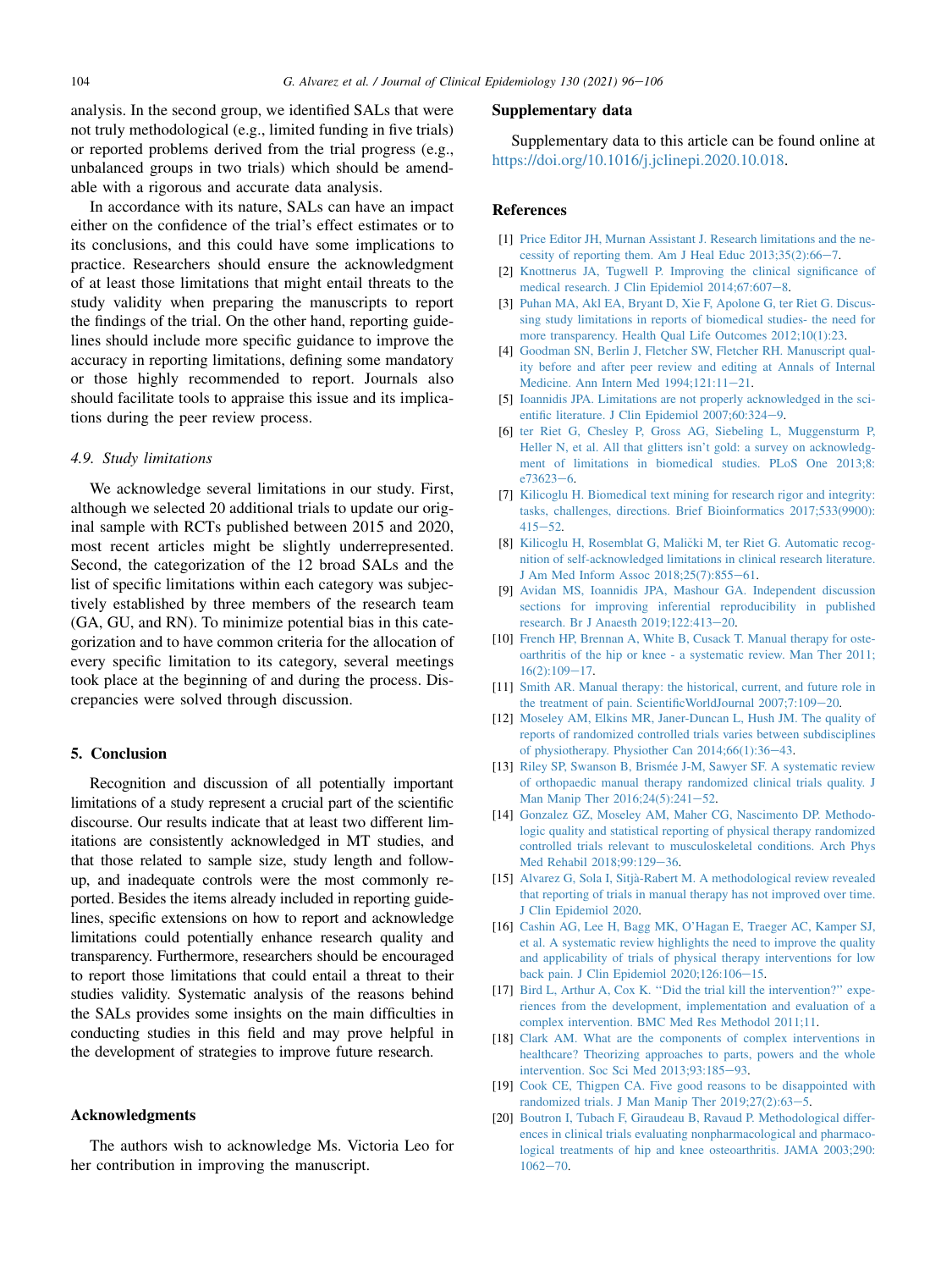- <span id="page-9-17"></span>[21] [Boutron I, Guittet L, Estellat C, Moher D, Hr](http://refhub.elsevier.com/S0895-4356(20)31157-4/sref21)[objartsson A, Ravaud P.](http://refhub.elsevier.com/S0895-4356(20)31157-4/sref21) [Reporting methods of blinding in randomized trials assessing non](http://refhub.elsevier.com/S0895-4356(20)31157-4/sref21)[pharmacological treatments. PLoS Med 2007;4\(2\):0370.](http://refhub.elsevier.com/S0895-4356(20)31157-4/sref21)
- <span id="page-9-34"></span>[22] [Hoffmann TC, Glasziou PP, Boutron I, Milne R, Perera R, Moher D,](http://refhub.elsevier.com/S0895-4356(20)31157-4/sref22) [et al. Better reporting of interventions: Template for intervention](http://refhub.elsevier.com/S0895-4356(20)31157-4/sref22) [description and replication \(TIDieR\) checklist and guide. BMJ 2014.](http://refhub.elsevier.com/S0895-4356(20)31157-4/sref22)
- <span id="page-9-0"></span>[23] [Pillastrini P, Vanti C, Curti S, Mattioli S, Ferrari S, Violante FS, et al.](http://refhub.elsevier.com/S0895-4356(20)31157-4/sref23) [Using PubMed search strings for efficient retrieval of manual therapy](http://refhub.elsevier.com/S0895-4356(20)31157-4/sref23) [research literature. J Manipulative Physiol Ther 2015.](http://refhub.elsevier.com/S0895-4356(20)31157-4/sref23)
- <span id="page-9-1"></span>[24] [Barnett-Page E, Thomas J. Methods for the synthesis of qualitative](http://refhub.elsevier.com/S0895-4356(20)31157-4/sref24) [research: a critical review. BMC Med Res Methodol 2009.](http://refhub.elsevier.com/S0895-4356(20)31157-4/sref24)
- <span id="page-9-2"></span>[25] [Guerrero-Bote VP, Moya-Aneg](http://refhub.elsevier.com/S0895-4356(20)31157-4/sref25)ón F. A further step forward in [measuring journals' scientific prestige: the SJR2 indicator. J Infor-](http://refhub.elsevier.com/S0895-4356(20)31157-4/sref25)metr 2012:6(4):674-[88.](http://refhub.elsevier.com/S0895-4356(20)31157-4/sref25)
- <span id="page-9-3"></span>[26] [Koes BW. How to evaluate manual therapy: value and pitfalls of ran](http://refhub.elsevier.com/S0895-4356(20)31157-4/sref26)domized clinical trials. Man Ther  $2004;9(4):183-4$  $2004;9(4):183-4$  $2004;9(4):183-4$ .
- <span id="page-9-4"></span>[27] [Rubinstein SM, Van Eekelen R, Oosterhuis T, De Boer MR,](http://refhub.elsevier.com/S0895-4356(20)31157-4/sref27) [Ostelo RW, Van Tulder MW. The risk of bias and sample size of trials](http://refhub.elsevier.com/S0895-4356(20)31157-4/sref27) [of spinal manipulative therapy for low back and neck pain: analysis](http://refhub.elsevier.com/S0895-4356(20)31157-4/sref27) [and recommendations. J Manipulative Physiol Ther 2014;37\(8\):](http://refhub.elsevier.com/S0895-4356(20)31157-4/sref27)  $523 - 41$  $523 - 41$ .
- <span id="page-9-5"></span>[28] [Lee PH, Tse ACY. The quality of the reported sample size calcula](http://refhub.elsevier.com/S0895-4356(20)31157-4/sref28)[tions in randomized controlled trials indexed in PubMed. Eur J Intern](http://refhub.elsevier.com/S0895-4356(20)31157-4/sref28) [Med 2017;40:16](http://refhub.elsevier.com/S0895-4356(20)31157-4/sref28)-[21](http://refhub.elsevier.com/S0895-4356(20)31157-4/sref28).
- <span id="page-9-6"></span>[29] [Castellini G, Gianola S, Bonovas S, Moja L. Improving power and](http://refhub.elsevier.com/S0895-4356(20)31157-4/sref29) [sample size calculation in rehabilitation trial reports: a methodolog](http://refhub.elsevier.com/S0895-4356(20)31157-4/sref29)[ical assessment. Arch Phys Med Rehabil 2016;97:1195](http://refhub.elsevier.com/S0895-4356(20)31157-4/sref29)-[201.](http://refhub.elsevier.com/S0895-4356(20)31157-4/sref29)
- <span id="page-9-7"></span>[30] [Schulz KF, Grimes DA. Sample size calculations in randomised tri](http://refhub.elsevier.com/S0895-4356(20)31157-4/sref30)als: mandatory and mystical. Lancet  $2005;365:1348-53$ .
- <span id="page-9-8"></span>[31] [Van Tulder MW, Suttorp M, Morton S, Bouter LM, Shekelle P.](http://refhub.elsevier.com/S0895-4356(20)31157-4/sref31) [Empirical evidence of an association between internal validity and ef](http://refhub.elsevier.com/S0895-4356(20)31157-4/sref31)[fect size in randomized controlled trials of low-back pain. Spine \(Phi](http://refhub.elsevier.com/S0895-4356(20)31157-4/sref31)[la Pa 1976\) 2009;34\(16\):1685](http://refhub.elsevier.com/S0895-4356(20)31157-4/sref31)-[92.](http://refhub.elsevier.com/S0895-4356(20)31157-4/sref31)
- <span id="page-9-9"></span>[32] [Fregni F, Imamura M, Chien HF, Lew HL, Boggio P, Kaptchuk TJ,](http://refhub.elsevier.com/S0895-4356(20)31157-4/sref32) [et al. Challenges and recommendations for placebo controls in ran](http://refhub.elsevier.com/S0895-4356(20)31157-4/sref32)[domized trials in physical and rehabilitation medicine: a report of](http://refhub.elsevier.com/S0895-4356(20)31157-4/sref32) [the international placebo symposium working group. Am J Phys](http://refhub.elsevier.com/S0895-4356(20)31157-4/sref32) [Med Rehabil 2010.](http://refhub.elsevier.com/S0895-4356(20)31157-4/sref32)
- <span id="page-9-10"></span>[33] [Chaibi A,](http://refhub.elsevier.com/S0895-4356(20)31157-4/sref33) Šaltytė [Benth J, Bjørn Russell M. Validation of placebo in](http://refhub.elsevier.com/S0895-4356(20)31157-4/sref33) [a manual therapy randomized controlled trial. Sci Rep 2015;5\(1\):](http://refhub.elsevier.com/S0895-4356(20)31157-4/sref33) [11774.](http://refhub.elsevier.com/S0895-4356(20)31157-4/sref33)
- <span id="page-9-11"></span>[34] [Cerritelli F, Verzella M, Cicchitti L, D'Alessandro G, Vanacore N.](http://refhub.elsevier.com/S0895-4356(20)31157-4/sref34) [The paradox of sham therapy and placebo effect in osteopathy A sys](http://refhub.elsevier.com/S0895-4356(20)31157-4/sref34)[tematic review. Med \(United States\) 2016;95\(35\).](http://refhub.elsevier.com/S0895-4356(20)31157-4/sref34)
- <span id="page-9-12"></span>[35] [Bialosky JE, Bishop MD, Penza CW. Placebo mechanisms of manual](http://refhub.elsevier.com/S0895-4356(20)31157-4/sref35) [therapy: a sheep in wolf's clothing? J Orthop Sports Phys Ther 2017;](http://refhub.elsevier.com/S0895-4356(20)31157-4/sref35)  $47(5):301-4.$  $47(5):301-4.$  $47(5):301-4.$  $47(5):301-4.$
- <span id="page-9-13"></span>[36] [Bialosky JE, Bishop MD, Price DD, Robinson ME, George SZ. The](http://refhub.elsevier.com/S0895-4356(20)31157-4/sref36) [mechanisms of manual therapy in the treatment of musculoskeletal](http://refhub.elsevier.com/S0895-4356(20)31157-4/sref36) [pain: a comprehensive model. Man Ther 2009](http://refhub.elsevier.com/S0895-4356(20)31157-4/sref36).
- <span id="page-9-14"></span>[37] [Bialosky JE, Beneciuk JM, Bishop MD, Coronado RA, Penza CW,](http://refhub.elsevier.com/S0895-4356(20)31157-4/sref37) [Simon CB, et al. Unraveling the mechanisms of manual therapy:](http://refhub.elsevier.com/S0895-4356(20)31157-4/sref37) [modeling an approach. J Orthop Sports Phys Ther 2018;48:8](http://refhub.elsevier.com/S0895-4356(20)31157-4/sref37)-[18.](http://refhub.elsevier.com/S0895-4356(20)31157-4/sref37)
- <span id="page-9-15"></span>[38] [Hancock MJ, Maher CG, Latimer J, McAuley JH. Selecting an](http://refhub.elsevier.com/S0895-4356(20)31157-4/sref38) [appropriate placebo for a trial of spinal manipulative therapy. Aust](http://refhub.elsevier.com/S0895-4356(20)31157-4/sref38) [J Physiother 2006;52\(2\):135](http://refhub.elsevier.com/S0895-4356(20)31157-4/sref38)-[8.](http://refhub.elsevier.com/S0895-4356(20)31157-4/sref38)
- <span id="page-9-16"></span>[39] [Hart T, Bagiella E. Design and implementation of clinical trials in](http://refhub.elsevier.com/S0895-4356(20)31157-4/sref39) [rehabilitation research. Arch Phys Med Rehabil 2012;93:S117](http://refhub.elsevier.com/S0895-4356(20)31157-4/sref39)-[26](http://refhub.elsevier.com/S0895-4356(20)31157-4/sref39).
- <span id="page-9-18"></span>[40] [Benedetti F. Placebo effects: from the neurobiological paradigm to](http://refhub.elsevier.com/S0895-4356(20)31157-4/sref40) translational implications. Neuron  $2014;84(3):623-37$  $2014;84(3):623-37$ .
- <span id="page-9-19"></span>[41] Howick J, Bishop F, Collins G. TIDieR-Placebo checklist explanation and elaboration. TIDieR-Placebo checklist explanation and elaboration. Available at: [https://www.equator-network.org/library/](https://www.equator-network.org/library/reporting-guidelines-under-development/reporting-guidelines-under-development-for-clinical-trials/#TIDIERPLA) [reporting-guidelines-under-development/reporting-guidelines-under](https://www.equator-network.org/library/reporting-guidelines-under-development/reporting-guidelines-under-development-for-clinical-trials/#TIDIERPLA)[development-for-clinical-trials/#TIDIERPLA.](https://www.equator-network.org/library/reporting-guidelines-under-development/reporting-guidelines-under-development-for-clinical-trials/#TIDIERPLA) Accessed February 4, 2020.
- <span id="page-9-20"></span>[42] [Villamar MF, Contreras VS, Kuntz RE, Fregni F. The reporting of](http://refhub.elsevier.com/S0895-4356(20)31157-4/sref42) [blinding in physical medicine and rehabilitation randomized](http://refhub.elsevier.com/S0895-4356(20)31157-4/sref42) [controlled trials: a systematic review. J Rehabil Med 2013;45\(1\):](http://refhub.elsevier.com/S0895-4356(20)31157-4/sref42)  $6 - 13$  $6 - 13$
- <span id="page-9-21"></span>[43] [Moustgaard H, Clayton GL, Jones HE, Boutron I, Jørgensen L,](http://refhub.elsevier.com/S0895-4356(20)31157-4/sref43) [Laursen DRT, et al. Impact of blinding on estimated treatment effects](http://refhub.elsevier.com/S0895-4356(20)31157-4/sref43) [in randomised clinical trials: meta-epidemiological study. BMJ 2020;](http://refhub.elsevier.com/S0895-4356(20)31157-4/sref43) 368:16802-[13](http://refhub.elsevier.com/S0895-4356(20)31157-4/sref43).
- <span id="page-9-22"></span>[44] [Drucker AM, Chan A-W. Blindsided: challenging the dogma of](http://refhub.elsevier.com/S0895-4356(20)31157-4/sref44) [masking in clinical trials. BMJ 2020;368:m229.](http://refhub.elsevier.com/S0895-4356(20)31157-4/sref44)
- <span id="page-9-23"></span>[45] [Coronado RA, Bialosky JE. Manual physical therapy for chronic](http://refhub.elsevier.com/S0895-4356(20)31157-4/sref45) [pain: the complex whole is greater than the sum of its parts. J Man](http://refhub.elsevier.com/S0895-4356(20)31157-4/sref45) [Manip Ther 2017;25\(3\):115](http://refhub.elsevier.com/S0895-4356(20)31157-4/sref45)-[7.](http://refhub.elsevier.com/S0895-4356(20)31157-4/sref45)
- [46] [Rossettini G, Carlino E, Testa M. Clinical relevance of contextual](http://refhub.elsevier.com/S0895-4356(20)31157-4/sref46) [factors as triggers of placebo and nocebo effects in musculoskeletal](http://refhub.elsevier.com/S0895-4356(20)31157-4/sref46) pain. BMC Musculoskelet Disord  $2018;19(1):1-15$ .
- [47] [Geri T, Viceconti A, Minacci M, Testa M, Rossettini G. Manual ther](http://refhub.elsevier.com/S0895-4356(20)31157-4/sref47)[apy: exploiting the role of human touch. Musculoskelet Sci Pract](http://refhub.elsevier.com/S0895-4356(20)31157-4/sref47)  $2019;44:1-20$  $2019;44:1-20$  $2019;44:1-20$ .
- <span id="page-9-24"></span>[48] [Hrobjartsson A, Forfang E, Haahr MT, Als-Nielsen B, Brorson S.](http://refhub.elsevier.com/S0895-4356(20)31157-4/sref48) [Blinded trials taken to the test: an analysis of randomized clinical tri](http://refhub.elsevier.com/S0895-4356(20)31157-4/sref48)[als that report tests for the success of blinding. Int J Epidemiol 2007;](http://refhub.elsevier.com/S0895-4356(20)31157-4/sref48)  $36:654-63.$  $36:654-63.$  $36:654-63.$  $36:654-63.$
- <span id="page-9-25"></span>[49] [Sackett DL. Commentary: measuring the success of blinding in](http://refhub.elsevier.com/S0895-4356(20)31157-4/sref49) [RCTs: don't, must, can't or needn't? Int J Epidemiol 2007;36:664](http://refhub.elsevier.com/S0895-4356(20)31157-4/sref49)-[5.](http://refhub.elsevier.com/S0895-4356(20)31157-4/sref49)
- <span id="page-9-26"></span>[50] [Sackett DL. Clinician-trialist rounds: 6. Testing for blindness at the](http://refhub.elsevier.com/S0895-4356(20)31157-4/sref50) end of your trial is a mug's game. Clin Trials  $2011;8:674-6$  $2011;8:674-6$  $2011;8:674-6$ .
- <span id="page-9-27"></span>[51] [Hr](http://refhub.elsevier.com/S0895-4356(20)31157-4/sref51)óbjartsson A, Boutron I. Blinding in randomized clinical trials: [imposed impartiality. Clin Pharmacol Ther 2011;90:732](http://refhub.elsevier.com/S0895-4356(20)31157-4/sref51)-[6](http://refhub.elsevier.com/S0895-4356(20)31157-4/sref51).
- <span id="page-9-28"></span>[52] [Chang K-L, Fillingim R, Hurley RW, Schmidt S. Chronic pain man](http://refhub.elsevier.com/S0895-4356(20)31157-4/sref52)[agement: nonpharmacological therapies for chronic pain. FP Essent;](http://refhub.elsevier.com/S0895-4356(20)31157-4/sref52) [2015.](http://refhub.elsevier.com/S0895-4356(20)31157-4/sref52)
- <span id="page-9-29"></span>[53] [Foster NE, Dziedzic KS, van der Windt DA, Fritz JM, Hay EM.](http://refhub.elsevier.com/S0895-4356(20)31157-4/sref53) [Research priorities for non-pharmacological therapies for common](http://refhub.elsevier.com/S0895-4356(20)31157-4/sref53) [musculoskeletal problems: nationally and internationally agreed rec](http://refhub.elsevier.com/S0895-4356(20)31157-4/sref53)[ommendations. BMC Musculoskelet Disord 2009;10:3.](http://refhub.elsevier.com/S0895-4356(20)31157-4/sref53)
- <span id="page-9-30"></span>[54] [Dieppe P. Complex interventions. Musculoskeletal Care 2004;2\(3\):](http://refhub.elsevier.com/S0895-4356(20)31157-4/sref54)  $180 - 6.$  $180 - 6.$  $180 - 6.$
- <span id="page-9-31"></span>[55] [Lowe DB, Taylor MJ, Hill SJ. Cross-sectional examination of muscu](http://refhub.elsevier.com/S0895-4356(20)31157-4/sref55)[loskeletal conditions and multimorbidity: influence of different](http://refhub.elsevier.com/S0895-4356(20)31157-4/sref55) [thresholds and definitions on prevalence and association estimates.](http://refhub.elsevier.com/S0895-4356(20)31157-4/sref55) BMC Res Notes  $2017;10(1):1-13$ .
- [56] [Lowe DB, Taylor MJ, Hill SJ. Associations between multimorbidity](http://refhub.elsevier.com/S0895-4356(20)31157-4/sref56) [and additional burden for working-age adults with specific forms of](http://refhub.elsevier.com/S0895-4356(20)31157-4/sref56) [musculoskeletal conditions: a cross-sectional study. BMC Musculos](http://refhub.elsevier.com/S0895-4356(20)31157-4/sref56)kelet Disord  $2017;18(1):1-14$ .
- [57] [Duffield SJ, Ellis BM, Goodson N, Walker-Bone K, Conaghan PG,](http://refhub.elsevier.com/S0895-4356(20)31157-4/sref57) [Margham T, et al. The contribution of musculoskeletal disorders in](http://refhub.elsevier.com/S0895-4356(20)31157-4/sref57) [multimorbidity: implications for practice and policy. Best Pract Res](http://refhub.elsevier.com/S0895-4356(20)31157-4/sref57) [Clin Rheumatol 2017;31\(2\):129](http://refhub.elsevier.com/S0895-4356(20)31157-4/sref57)-[44.](http://refhub.elsevier.com/S0895-4356(20)31157-4/sref57)
- <span id="page-9-32"></span>[58] [Treweek S, Zwarenstein M. Making trials matter: pragmatic and](http://refhub.elsevier.com/S0895-4356(20)31157-4/sref58) [explanatory trials and the problem of applicability. Trials 2009;10:37.](http://refhub.elsevier.com/S0895-4356(20)31157-4/sref58)
- <span id="page-9-33"></span>[59] [Negrini S, Arienti C, Pollet J, Schulz KF, Ravaud P. Clinical replica](http://refhub.elsevier.com/S0895-4356(20)31157-4/sref59)[bility of rehabilitation interventions in randomized controlled trials](http://refhub.elsevier.com/S0895-4356(20)31157-4/sref59) [reported in main journals is inadequate. J Clin Epidemiol 2019;](http://refhub.elsevier.com/S0895-4356(20)31157-4/sref59) [114:108](http://refhub.elsevier.com/S0895-4356(20)31157-4/sref59)-[17](http://refhub.elsevier.com/S0895-4356(20)31157-4/sref59).
- <span id="page-9-35"></span>[60] [Yamato TP, Maher CG, Saragiotto BT, Hoffmann TC, Moseley AM.](http://refhub.elsevier.com/S0895-4356(20)31157-4/sref60) [How completely are physiotherapy interventions described in reports](http://refhub.elsevier.com/S0895-4356(20)31157-4/sref60) of randomised trials? Physiotherapy  $2016;102(2):121-6$ .
- <span id="page-9-36"></span>[61] [Boutron I, Altman DG, Moher D, et al. CONSORT statement for ran](http://refhub.elsevier.com/S0895-4356(20)31157-4/sref61)[domized trials of nonpharmacologic treatments: a 2017 update and a](http://refhub.elsevier.com/S0895-4356(20)31157-4/sref61) [CONSORT extension for nonpharmacologic trial abstracts. Ann](http://refhub.elsevier.com/S0895-4356(20)31157-4/sref61) Intern Med  $2017;167:40-7$  $2017;167:40-7$  $2017;167:40-7$ .
- <span id="page-9-37"></span>[62] [Groeneweg R, Rubinstein SM, Oostendorp RAB, Ostelo RWJG, Van](http://refhub.elsevier.com/S0895-4356(20)31157-4/sref62) [Tulder MW. Guideline for reporting interventions on spinal manipu](http://refhub.elsevier.com/S0895-4356(20)31157-4/sref62)[lative therapy: consensus on interventions reporting criteria list for](http://refhub.elsevier.com/S0895-4356(20)31157-4/sref62)